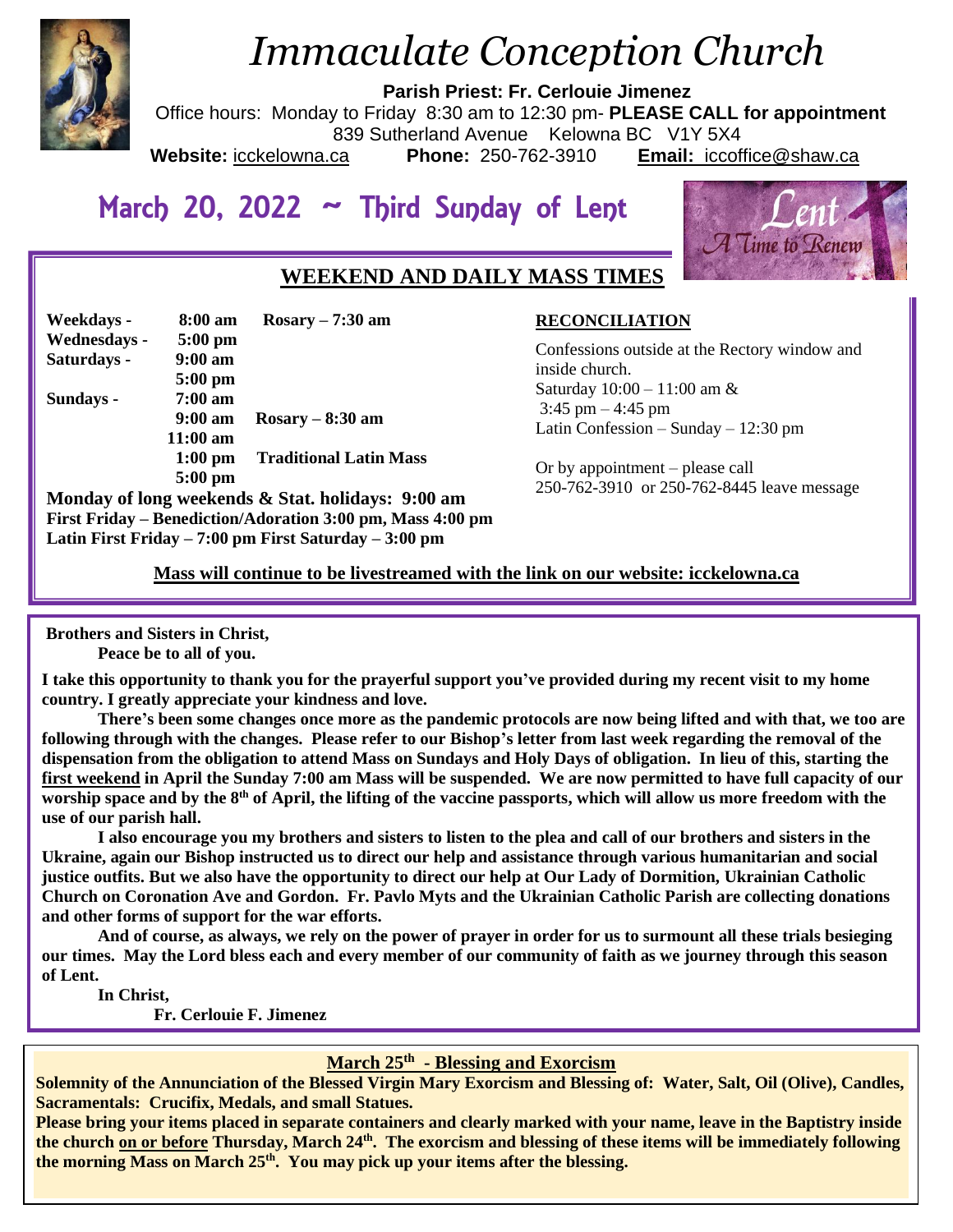| Parish & Religious Ed Offices<br><b>PLEASE CALL OR EMAIL to make an appointment</b><br><b>Parish Office: Maureen Marks</b><br>250-762-3910 ext. 0<br>or iccoffice@shaw.ca<br><b>Religious Ed office</b><br>David Ziebart david@icckelowna.ca<br>250-762-3910 ext. 3<br>Leanne Hopegood leanne@icckelowna.ca<br>250-762-3910 ext. 4 | <b>WORLDWIDE ROSARY FOR PEACE.</b><br>ICC will join 4,615 locations throughout the world to pray<br>the Rosary for World Peace - every Wednesday during<br>Lent at 6:00 pm in the Church.<br>Holy Mass at 5:00 pm.<br>This is the weapon of our times!<br>All are welcome to join together in prayer! |  |  |
|------------------------------------------------------------------------------------------------------------------------------------------------------------------------------------------------------------------------------------------------------------------------------------------------------------------------------------|-------------------------------------------------------------------------------------------------------------------------------------------------------------------------------------------------------------------------------------------------------------------------------------------------------|--|--|
| LENT RECONCILIATION SCHEDULE<br>Corpus Christ<br>$6:00 \text{ pm}$ Mar. 22 Tues<br>St. Pius X<br>6:00 pm Mar. 24 Thurs<br>St. Edwards<br>6:00 pm Mar. 25 Fri<br>St. Charles Garnier<br>6:30 pm Mar. 31 Thurs<br>Immaculate Conception 3:30 pm April 7th<br><b>Thursday</b>                                                         | <b>LEGION OF MARY - Pray, Consecrate, Serve</b>                                                                                                                                                                                                                                                       |  |  |
| <b>RECONCILIATION</b><br><b>Mass and Stations of the Cross during Lent</b>                                                                                                                                                                                                                                                         | Next meeting is Tuesday April 12th at 1 pm in the Blue<br>Room of the parish hall. Newcomers welcome. For more<br>information phone Annie at 250-762-5072 or<br>Colleen 250-868-8071.                                                                                                                 |  |  |
| <b>Confessions</b><br>$4:00$ pm<br>$4:30$ pm<br><b>Mass</b><br><b>Stations of the Cross</b><br>$5:00$ pm<br><b>ALL ARE WELCOME!</b>                                                                                                                                                                                                | Legion of Mary                                                                                                                                                                                                                                                                                        |  |  |

### **REMEMBER TO PRAY FOR THE ILL:**

l,

Rosemarie Rosser, Luisito and Crispin Clemente, Nancy Brisson. Paul Meyer, Ginoefa Diakow, Rick Lock, Cathie Lock, Mertis Filiatrault, Sister Barbara, Candace Gilmore-Stephensen, Anne Engel, Aisley Ducharme, Tony Lunelli, Catherine Fortunat, Michael M, Trudy Szulkies, Cherie Lynn Walsh, Suzanne Crowe, Alicia L, Rosa Maria Santos, Arthur Cobham, Marcus Cresswell, Ray Pauluk, Aggie Turner, Roger Jolicoeur, Desjardines families, Rachel Donegan, & Ernie Poitras.

\*\*If you have a loved one that you would like on the prayer list or if you know of someone who no longer needs to be on the list please contact Maureen at the Parish office –  $762-3910$  ext. 0, or email at  $\frac{iccoffice@shaw.ca}{iccoffice@shaw.ca}$ 

# **MASS INTENTIONS Repose – R. Intention – I.**

| Sat. Mar 19                                 | 9:00 am <b>I.</b> AnnMaria & Matthew Bernacki     | Sat. Mar 26    |                   | 9:00 am <b>I.</b> Sarah Bernacki             |
|---------------------------------------------|---------------------------------------------------|----------------|-------------------|----------------------------------------------|
|                                             | $5:00 \text{ pm}$ R. Joe Iafrancesco              |                |                   | 5:00 pm Special Intention                    |
| Sun. Mar 20 7:00 am I. Paulette Froh        |                                                   | Sun. Mar 27    |                   | $7:00$ am I. Fr. Ron Dechant                 |
|                                             | 9:00 am Intentions of Parishioners                |                |                   | 9:00 am Intention of Parishioners            |
|                                             | 11:00 am Intentions of Parishioners               |                |                   | 11:00 am Intention of Parishioners           |
|                                             | 5:00 pm <b>I.</b> Families of St. Vincent de Paul |                |                   | 5:00 pm <b>I.</b> Kathleen Mayhew            |
|                                             |                                                   | Mon. Mar 28    |                   | 8:00 am I. Maria & Arnel Cristobal           |
| Mon. Mar 21 8:00 am <b>I.</b> Joanne Garvin |                                                   | Tues. Mar 29   | $8:00 \text{ am}$ |                                              |
|                                             | Tues. Mar 22 8:00 am <b>R.</b> Doris Marie McBean | Wed. Mar 30    | $8:00 \text{ am}$ |                                              |
| Wed. Mar $23 \quad 8:00$ am                 | Souls in Purgatory                                |                |                   | 5:00 pm <b>I.</b> Gudrun Cobham              |
| $5:00 \text{ pm}$                           | <b>I.</b> Arthur Cobham & Emily Stubbs            | Thurs. Mar 31  |                   | 8:00 am <b>R.</b> Matthew & Anna Mae Collins |
| Thurs. Mar $24\,8:00$ am                    | I. Dan                                            | Fri<br>April 1 | $8:00 \text{ am}$ |                                              |
|                                             | Fri. Mar 25 8:00 am I. Maureen Marks & family     |                |                   | 3:00 pm Adoration/Benediction                |
|                                             |                                                   |                |                   | 4:00 pm Mass for the Unborn                  |

**Stations of the Cross during Lent – Fridays at 5:00 pm in the Church. All are welcome!**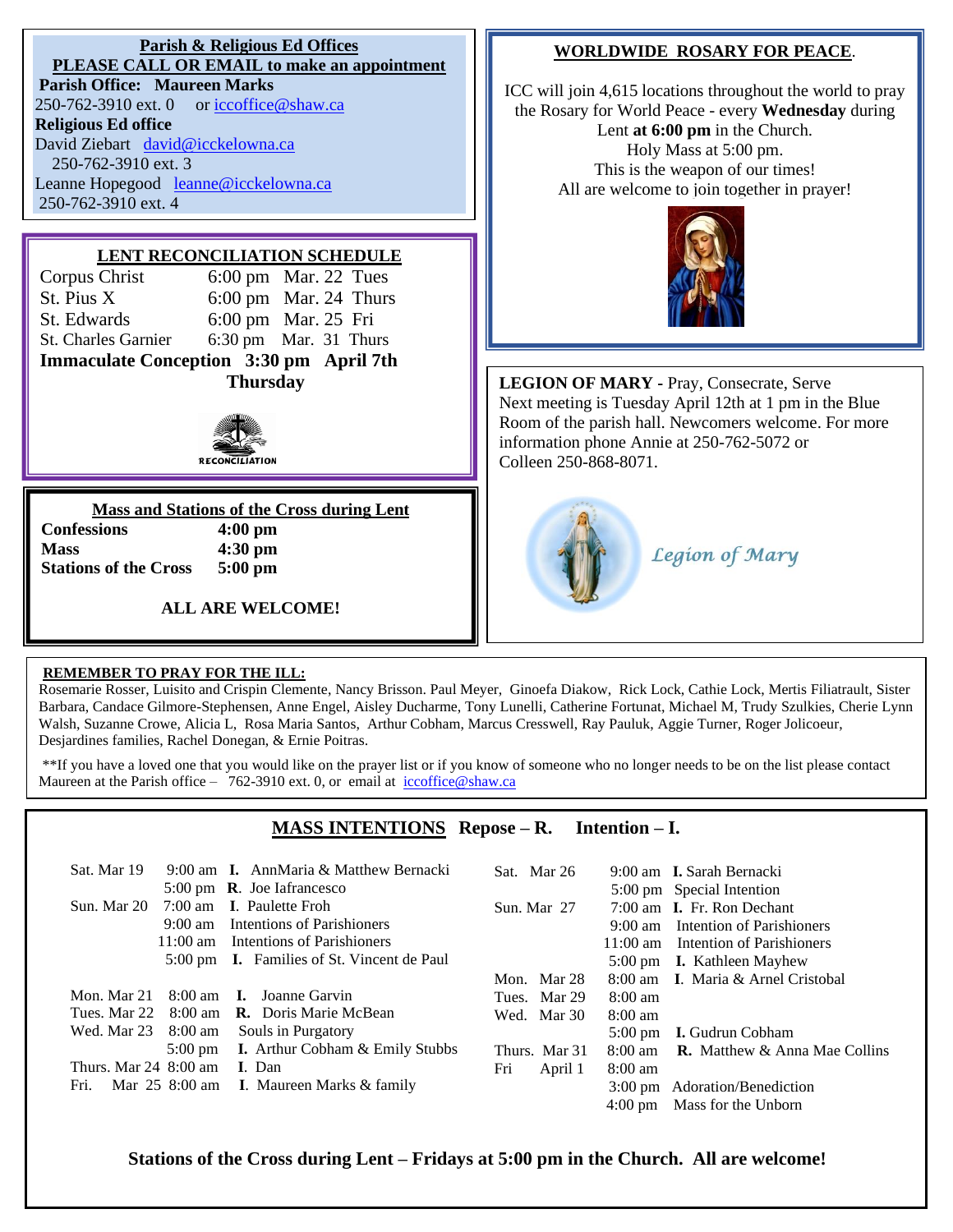## **CONSECRATION OF RUSSIA AND UKRAINE**:

On Friday, March 25, the Solemnity of the Annunciation of the Blessed Virgin Mary, Pope Francis will consecrate Russia and Ukraine to the Immaculate Heart of Mary during a service in St. Peter's Basilica in Rome. At the same time (9:00am PDT) at Immaculate Conception Parish in Kelowna, Bishop Gregory Bittman will carry out the same act during a prayer service which will be live streamed. A link will be available at [www.nelsondiocese.org](http://www.nelsondiocese.org/) as well as on the ICC website [www.icckelowna.ca](http://www.icckelowna.ca/) .

Catholic Bishops of Canada, united with the Holy Father, invite their faithful and all people around the world to participate in the novena with the following prayer. If you are not able to participate in church, please pray with your family at home. The Rosary is also a powerful prayer for peace and against evil. Please pray your Rosary daily in union with all who pray for peace:

#### *God of peace and justice,*

*We pray for the people of Ukraine today. We pray for peace and the laying down of weapons. We pray for all those who fear for tomorrow, That your Spirit of comfort would draw near to them. We pray for those with power over war or peace, For wisdom, discernment, and compassion to guide their decisions.*

*Above all, we pray for all Your precious children, atrisk and in fear,*

*That You would hold and protect them. We pray in the name of Jesus, the Prince of Peace. Amen.*

#### *St. Vincent de Paul*

For those who are able to give financially, we are now able to accept e-transfer donations at icc.ssvp@gmail.com, or through our National website: ssvp.ca. Click donate and choose Immaculate Conception Kelowna. Thank you for your generosity to those in need.

Thank you for your generosity to those in need.

#### **Julie Wambeke Scholarship**

Applications are now open for the Kelowna Right to Life Society Julie Wambeke Scholarship. All grade 11 and grade 12 Central Okanagan students are eligible to submit an entry for a chance to earn a \$1,000.00 cash award!

Entrants must submit a 1000+ word essay on the topic, *"When does life begin and why it matters"* along with supporting documents on or before May 31st, 2022.

#### *Go [here](https://lifecollective.us10.list-manage.com/track/click?u=1bd4b24a2566fe4eca8867388&id=e5b3cfff2d&e=5dfe79357d) to download the brochure with application form.*

If you would like to make a tax-deductible donation toward the scholarship fund, go to the website and click on Donate. Specify you want your donation to go to the Julie Wambeke Scholarship so we can offer even bigger and better prize next year.

> Marlon Bartram Executive Director [kelownarighttolife@hotmail.com](mailto:kelownarighttolife@hotmail.com) 250 870-4103

## **AID TO THE UKRAINE**

Bishop Bittman provides the information below on donating to Ukraine via Development and Peace or the Red Cross.

Development & Peace:

https://www.devp.org/en/blog/our-ukraine-emergencyfundraising-qa/ The donation button is on the home page and one has to "Select a Cause" which brings up: "Emergency – Ukraine."

**The local Ukrainian Catholic Church, The Dormition of the Mother of God Parish in Kelowna, provides the information below:**

**Ukraine Humanitarian Crisis Appeal - Canadian Red Cross**

**Donate toward RED CROSS now to help us provide vital aid to people during this difficult time!**

People in Ukraine need help now. Ukraine Humanitarian Crisis Appeal - Canadian Red Cross

All funds will be used to help those in need, affected by armed conflict.

By choosing a monthly payment, your regular support will allow us to help more people in need Ukraine Humanitarian Crisis Appeal - Canadian Red Cross

#### EMERGENCY HUMANITARIAN AID TO THE PEOPLE IN UKRAINE

In recent months, the threat of a large-scale escalation of military conflict in Ukraine by Russia advances. Yet, we oftentimes forget the "Forgotten War," the already eight-year conflict brought about Russia in eastern Ukraine with some 2.9 million people impacted by the existing conflict and already in need of humanitarian assistance and protection. The immediate threat of escalated potential military action only highlights the need for an emergency humanitarian response on our part towards the purchase of food, water, basic hygiene, medicine, psychological support, shelter, evacuation, protection, and so on. Can you help your brothers and sisters in need?

Parishes are invited to encourage emergency humanitarian donations to aid the people in Ukraine. The donated funds can be directed to Catholic Near East Welfare Association (CNEWA Ottawa), who are coordinating humanitarian relief efforts with Caritas Ukraine.

To stay informed on the greatest need and the developing humanitarian efforts, visit CNEWA's website (cnewa.org/ca). Individuals can also donate directly to CNEWA (Catholic Near East Welfare Association - CNEWA Ottawa) who are coordinating humanitarian relief efforts with Caritas Ukraine.

The Ukrainian Catholic Church in Canada has partnered with the Catholic Near East Welfare Association in Canada (CNEWA) to provide immediate humanitarian support for the people of Ukraine. With the threat of further invasion by Russia, the already 8-year war in Ukraine has placed several million people in desperate need for food, shelter, medical attention, and more. Will you help your brother and sister in need? Please pray. Stay informed. Donate.

<https://cnewa.org/ca/campaigns/ukraine/>